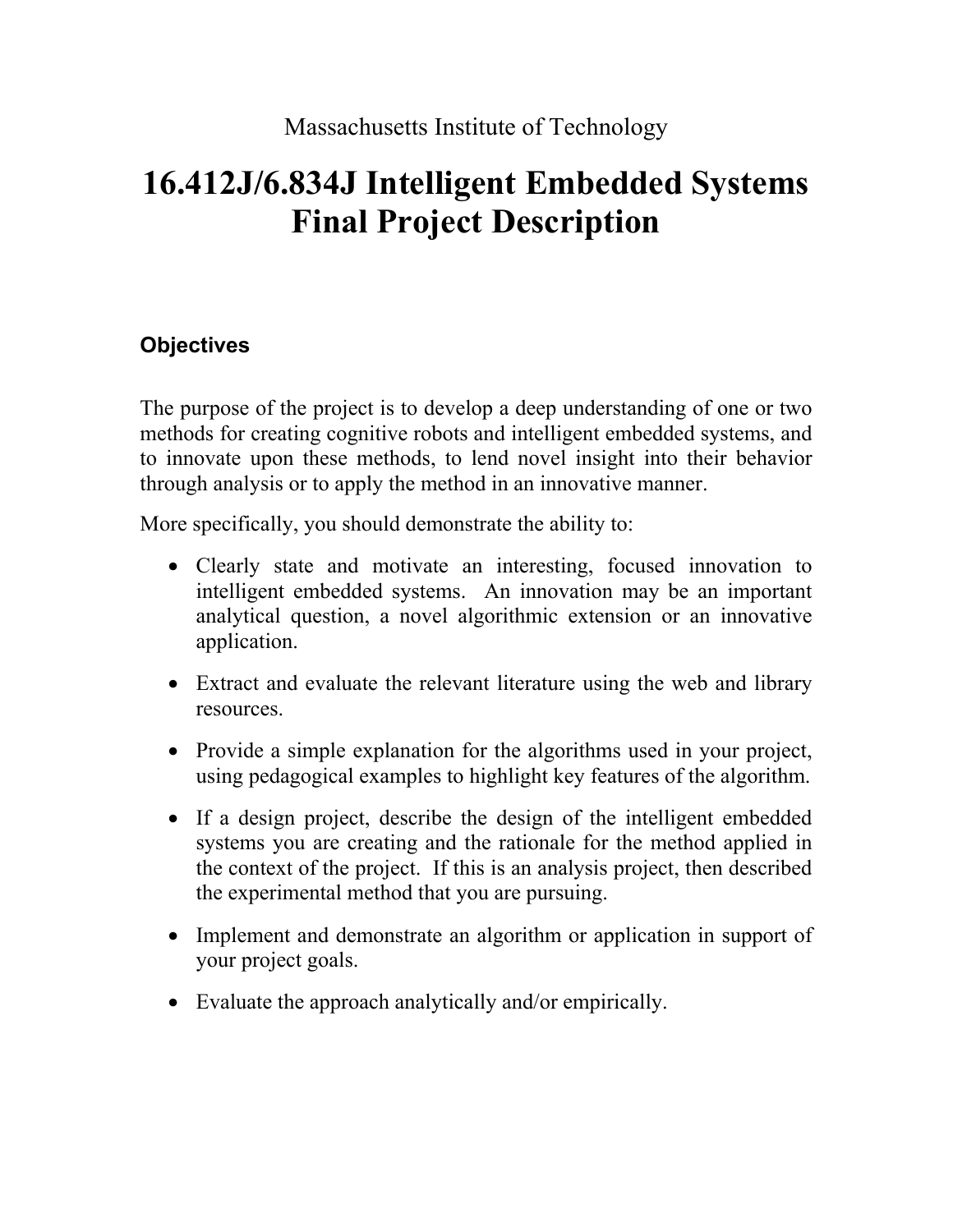## **Project Grading**

- $A$  represents mastery: the ability to analyze and extend existing methods in a way that is novel and insightful; the ability to explain and motivate in a manner that is particularly intuitive.
- $\bullet$  B represents solid competence: the ability to articulately motivate, explain, implement and evaluate a focused set (i.e., 1 or 2) of intelligent embedded systems methods.
- C represents partial competence of the above.

### **General**

- The results of your project are to be captured in a written document of 10 to 20 pages and are to be presented orally, with slides.
- You may, if negotiated with me in advance, feel free to use your work in this class to extend or complement the work you do within some other project or your thesis.
- You are welcome to work together in teams, just like in the real world. This will allow you to tackle more ambitious projects. Projects of two tend to work the best, unless there are clear substantial roles for more.

Separate written reports are to be done, as everyone is to have that experience.

#### **Important Deadlines**

The project includes a project proposal a presentation of results and a final report. The deadline for each is given below.

The proposal will be up to 6 pages. The purpose is to for you to jump start the project before it is too late to get anything done, so take it seriously. Use the project proposal time to do your background work. The proposal should include:

- Cover page
- Introduction, including motivation for the project and assessment of its value to the technical community.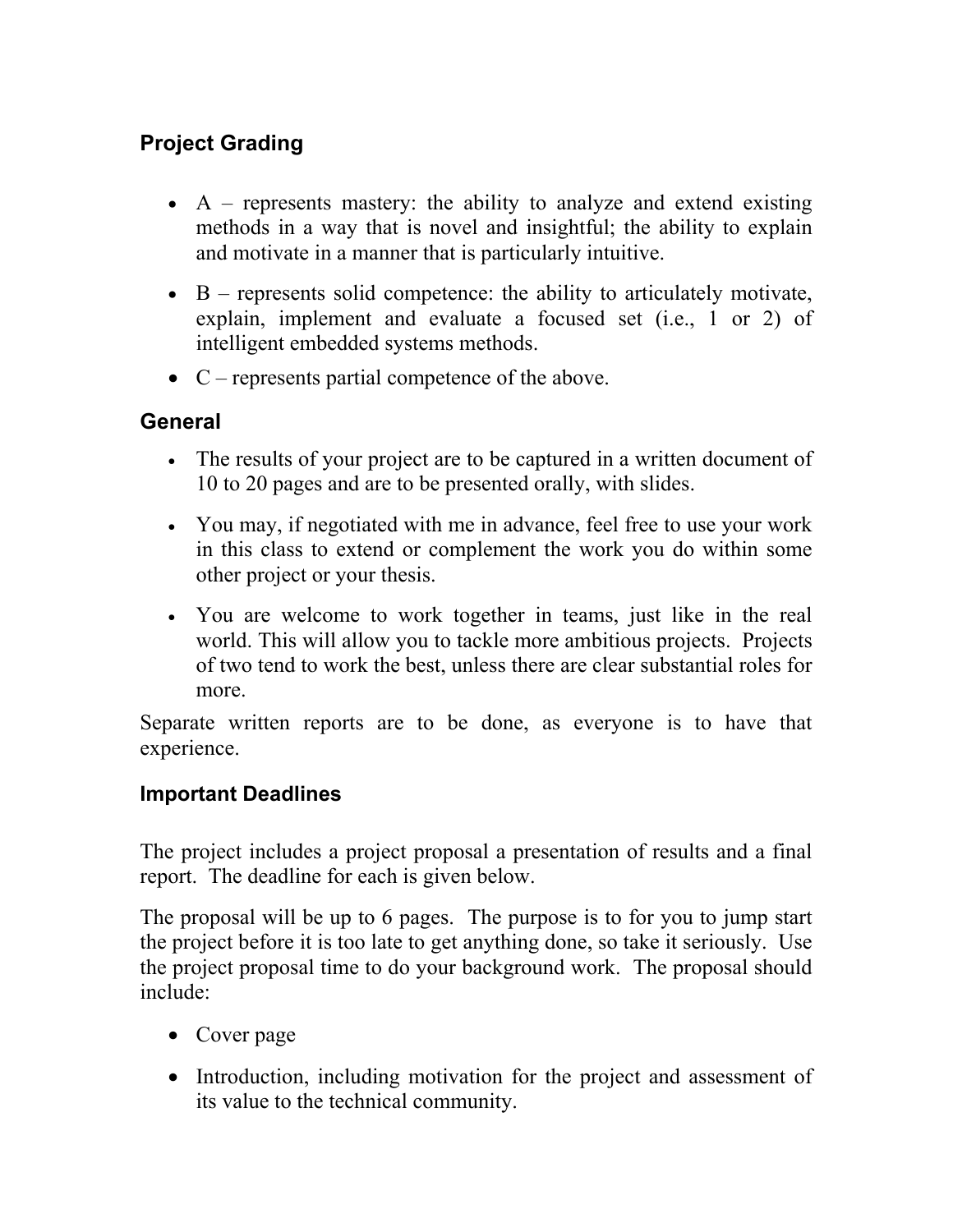- Concise statement of the objectives of the project.
- Statement of previous work and methods that you build upon. This is where you do your background work.
- Outline of the proposed technical approach.
- Planning, including time schedule.

Also feel free to send me a one page email bouncing your ideas off me.

You will give team presentations of your project and what you've learned. These presentations will delivered during the last two weeks of the semester.

Your final project report will be due in class the final day of classes. This deadline MUST be met.

#### **Types of Projects**

Projects can be one of the following types:

• **A novel intelligent embedded system application.** You pick one or two methods from the papers you've read, perhaps find implementations available over the web, and you design and implement a novel intelligent embedded system. You demonstrate this capability in simulation, or if REALLY ambitious, on real hardware. You report the innovations of the design and any experimental results and\_findings.

For example, you might want to prototype a simulated version of a soccer ball size micro-spacecraft that navigates around space station, looking for leaks in its hull. You might focus on the path planning problem, evaluating one to two path planning algorithms such as PLR, or you might try different approaches to reactive control, such as Jim Firby's Raps system.

Developing a complete system is typically manageable if a simulator is used, but very risky if you plan on integrating with a real system. You can accomplish more by working in teams, and this is encouraged. Be careful not to be exposed to weak-link problems exacerbated by the part-time, conflicting pull nature of student labor. Alternatively you might propose a novel intelligent embedded system,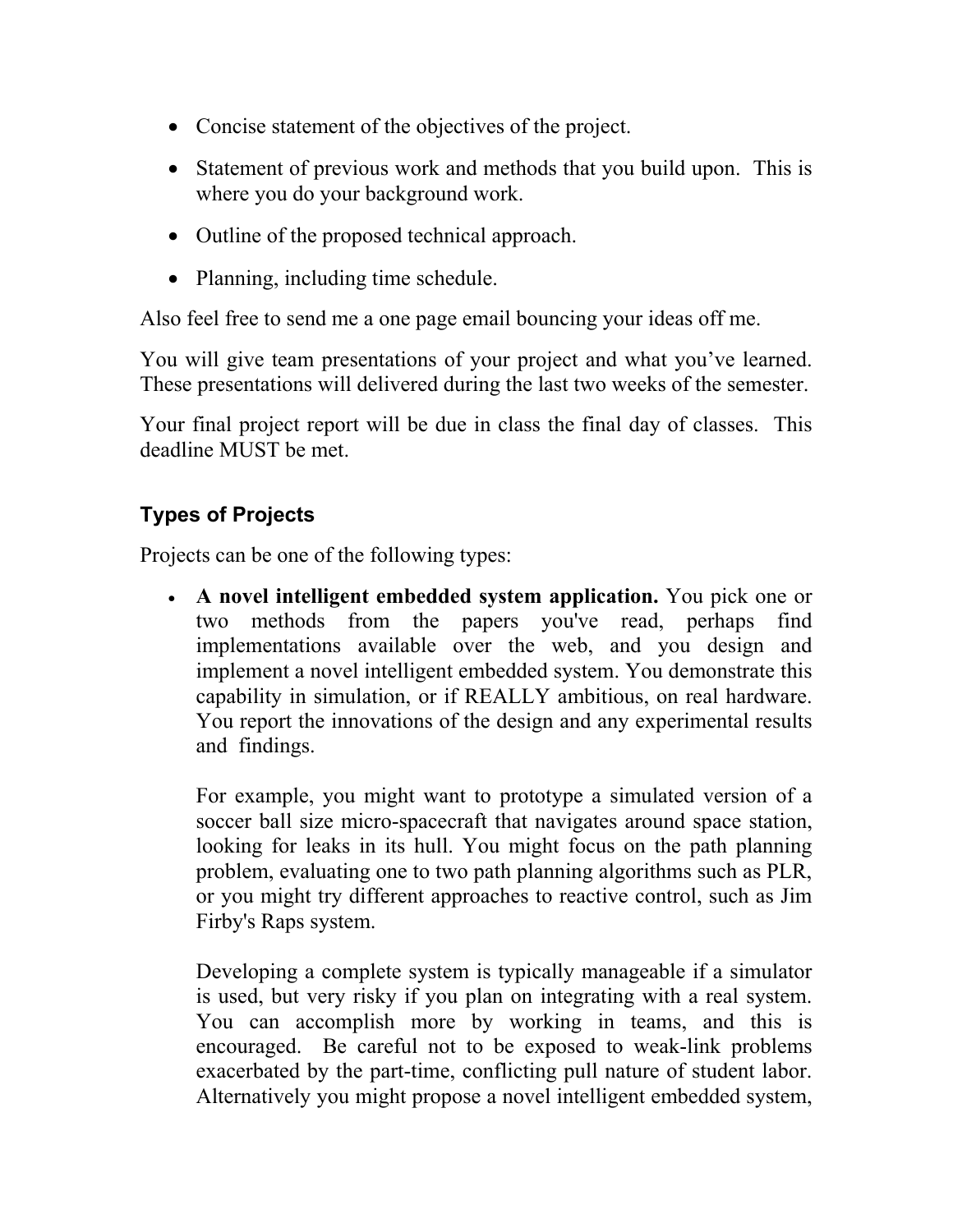but then only implement a selected critical piece to assess feasibility. Caution is advised, along with especially clear and modest goals. On the other hand, if you succeed this can be extremely rewarding. Once you come up with an idea I might be able to suggest places where you can get code or additional papers. Many past projects have been sufficiently interesting, to warrant publication in the Innovative Applications of Artificial Intelligence Conference.

• **An extension.** You pick one of the papers that describes an implemented idea for controlling embedded systems and you reimplement it, reporting on the surprises that emerge as you understand the work at the level required to write code. You then create and report upon a novel extension to that approach, reporting on the improvements you make. Alternatively you propose a novel integration of two methods for creating intelligent embedded systems.

For example, you could redo any number of the papers presented or to be presented in the course: a model-based diagnosis system, a temporal planning and execution capability, a system for solving POMDPs,…

Remember that implementation has its risks, because everyone seems to overestimate what they can do by the end of the semester. On the other hand, if sufficient detail is given, and you are a good coder, this can be a lot of fun. So assess your programming skills and select accordingly.

• A simulated area exam. This concept is most familiar to Course 6 students. It is somewhat of a safety net project, although valuable when done well. You read a focused set of papers and do a scholarly critique. This should consist of one to two primary papers, or at most three, that describe a couple, closely related methods. Part of the process is to pick a set of dimensions along which to compare and contrast the papers. To demonstrate competence you should clearly explain the approaches and perform a careful analysis, often including an implementation of one or two of the methods and some empirical evaluation.

To demonstrate mastery you should move beyond comparison, highlighting novel insights about the work and proposing interesting ways in which the research approaches can be synthesized or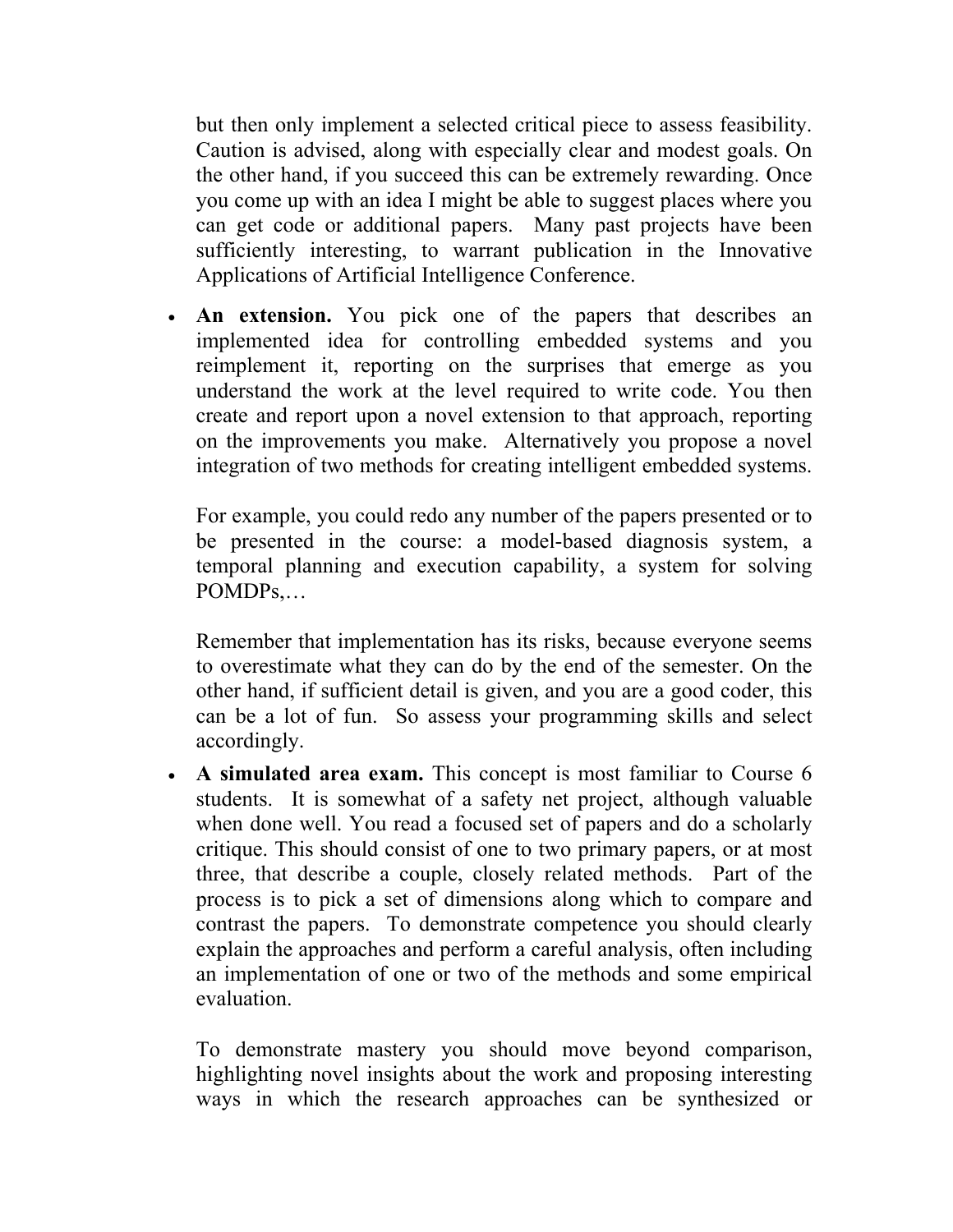extended. You conclude with a description of the degree to which you are moved, and why.

For example, you could contrast a Bayes net approach to state estimation with a model-bsed deductive approach; you could compare two recent papers on planning based on propositional encodings, plan graphs and model-checking; or you could contrast techniques for tracking hidden Markov models both from the POMDP and modelbased reasoning literature. When you have a rough idea of what you might want to do, please bounce the idea off me. I can suggest directions to focus, or perhaps recommend particular papers.

#### **Programming**

Your project should demonstrate some level of implementation, either by implementing an intelligent embedded systems algorithm or by applying that algorithm to the creation of an interesting embedded system. The language you use is of your choice, and you may choose to use implementations of existing algorithms that authors may make available on the web. Languages typically used include C, C++, Lisp, Scheme, Prolog and Matlab.

#### **Project Do's and Don'ts**

It is easy to select an over ambitious project. Based on past experience, the following are some useful lessons:

- Maintain a tight focus. Go deep on one or two methods. Beyond two, it is easy to produce a project that offers no deep insights. Likewise, in an innovative extension or application, focus on one or at most two innovations.
- Carefully evaluate what is practical from an implementation standpoint, based on your programming skills. Most algorithms take two to four times longer to implement than most might expect.
- Create a plan of what features to descope, as a contingency for slips in your schedule. First brainstorm what you would like to accomplish in your project. Then create three plans:
	- o An enhanced plan: What you would like to accomplish in your wild dreams.